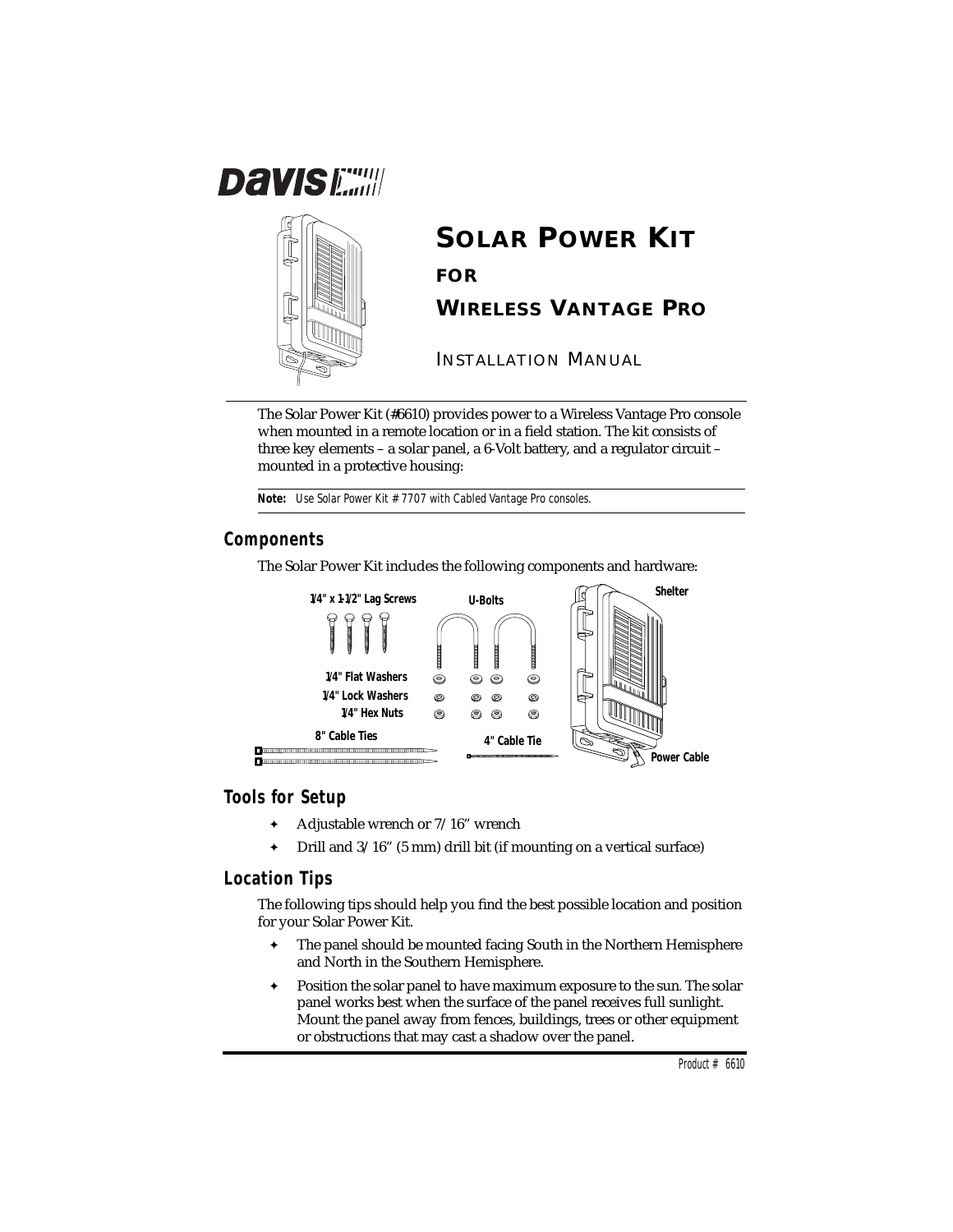## **Securing the Power Cable**

Secure the power cable to prepare the Solar Power Kit for installation.

- 1. Determine how much of the 20' (6 m) power cable is needed to reach your Wireless Vantage Pro console.
- 2. Pull that length of cable through the rubber grommet located in the bottom of the shelter.
- 3. Secure the cable inside the shelter with a 4" Cable Tie fastened to the cable tie mount.

The cable tie provides strain relief for the power cable.



*Securing the Power Cable*

#### **Mounting the Solar Power Kit on a Pole**

The U-bolts included with the Solar Power Kit fit poles from 3/4" to 1 1/4" (19mm to 31mm) in diameter.

- 1. While holding the shelter against the pole, place a U-bolt around the pole and through the two holes at the top of the shelter.
- 2. Place a flat washer, a lock washer and a hex nut on each of the bolt ends.
- 3. Tighten the nuts using an adjustable wrench or 7/ 16" wrench, .



*Mounting Solar Power Kit on a Pole*

4. Place the second U-bolt around the pole and through the two holes at the bottom of the shelter.

Put a flat washer, a lock washer, and a hex nut on each bolt end, and tighten the hex nuts.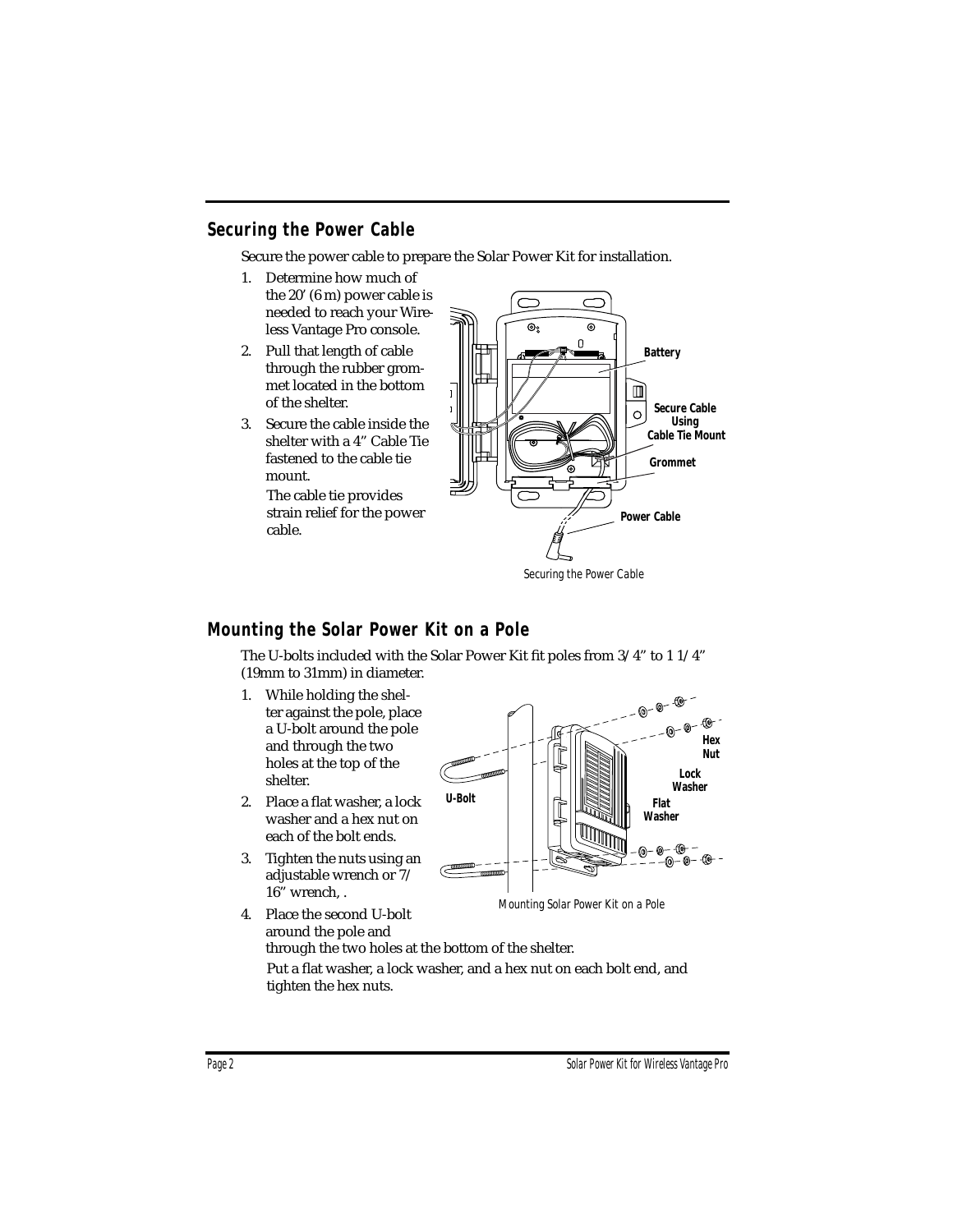# **Mounting the Solar Power Kit on a Post**

- 1. With a 3/16" (5 mm) drill bit, drill two holes approximately 2" (50 mm) apart. Use a carpenter's level to ensure the holes will be level.
- 2. Drill two more holes 7-1/32" below the upper holes.
- 3. Insert the  $1/4$ " x  $1-1/2$ " lag screws through the flat washers, and through the holes at the top of the shelter into the post.

Using an adjustable wrench or 7/16" wrench, tighten the lag screws.

4. Insert the  $1/4$ " x  $1-1/2$ " lag screws through the flat washers, and through the holes at the bottom of the shelter into the post.



*Mounting Solar Power Kit on a Post*

Using an adjustable wrench or 7/16" wrench, tighten the lag screws.

## **Connecting Power to the Vantage Pro Console**

- 1. The Solar Power Kit's connector plugs directly into the power jack located on the bottom of the Vantage Pro Console. See your Vantage Pro Console Manual for details.
- 2. Secure the power cable run using the included 8" cable ties.

#### **Troubleshooting**

While the Solar Power Kit is designed to provide years of trouble-free operation, occasional problems may arise. If you experience a problem, please check the troubleshooting tips below before calling technical support.

✦ Solar panel fails to power station and battery is over 5 years old

As the battery ages, it will lose capacity and may completely discharge. If this is the case, simply replace the battery.

**CAUTION:** *Do not incinerate the used battery; it may burst. Arrange for proper recycling in your locality.*

- ✦ Solar panel fails to power station and battery is less than 5 years old If the solar kit fails to power the station, try the following:
	- 1. Make sure the panel is not being shaded from the sun.
	- 2. Open the solar panel shelter and check that the wire connections are secure and that battery is free from corrosion and excessive deposits on the terminal.